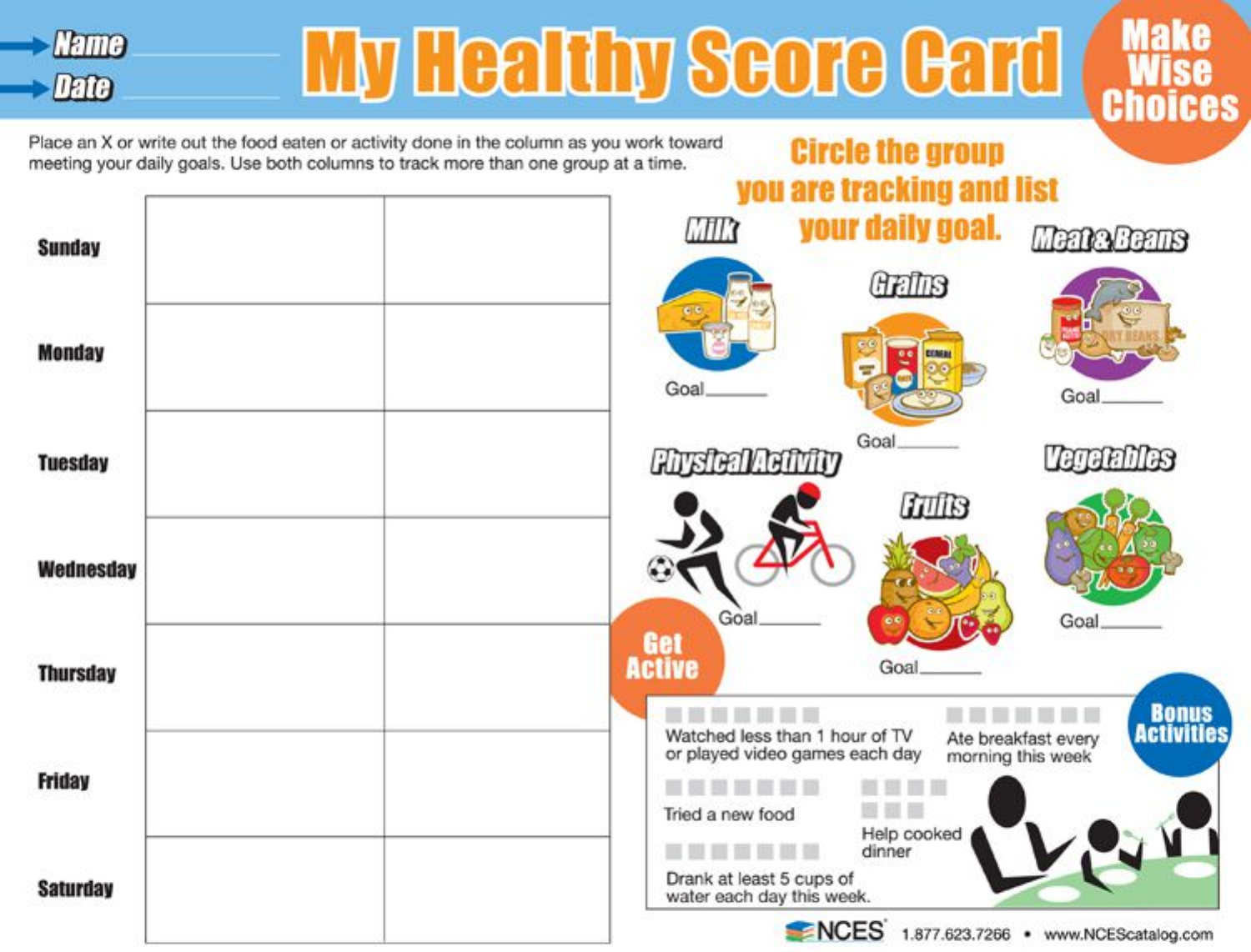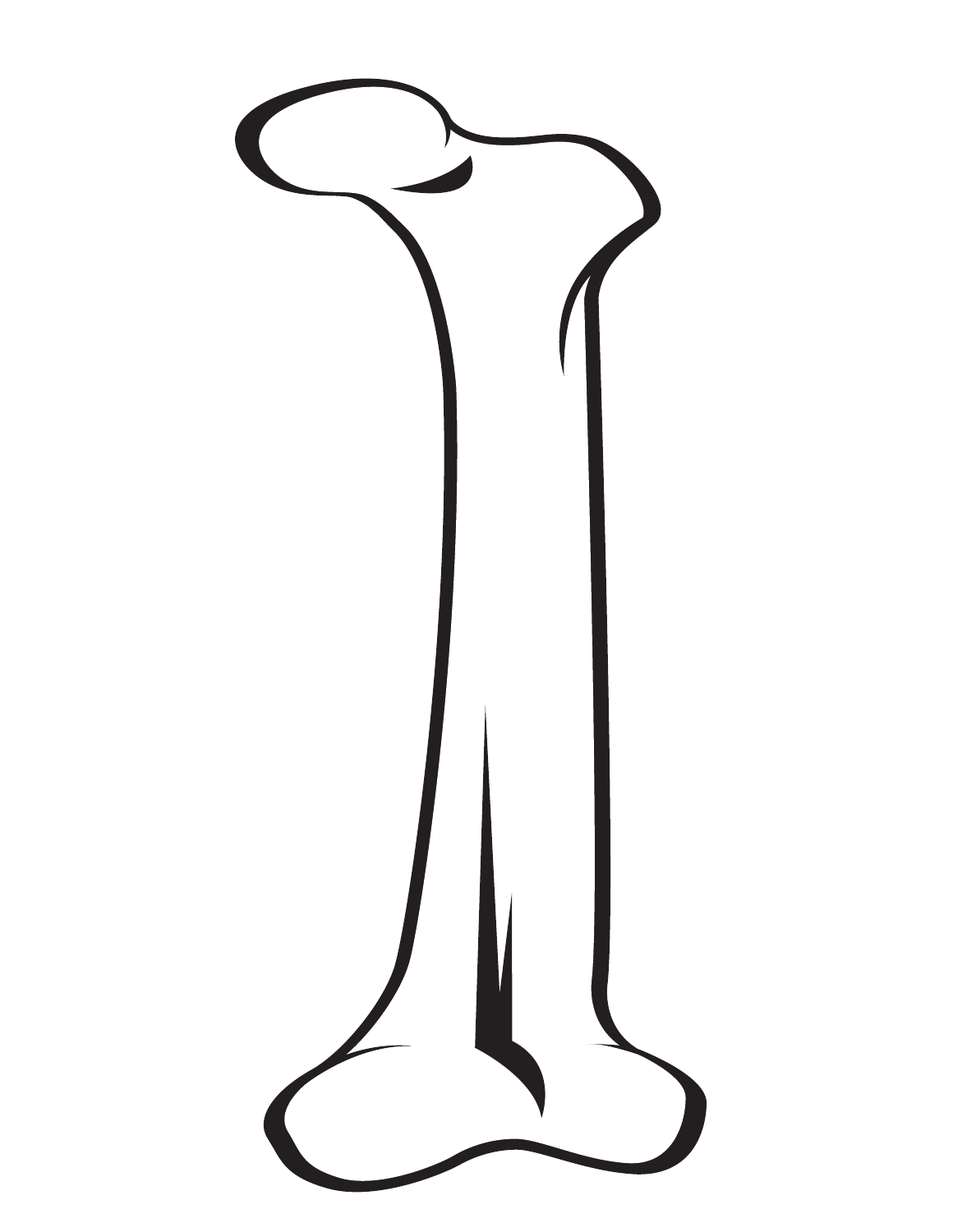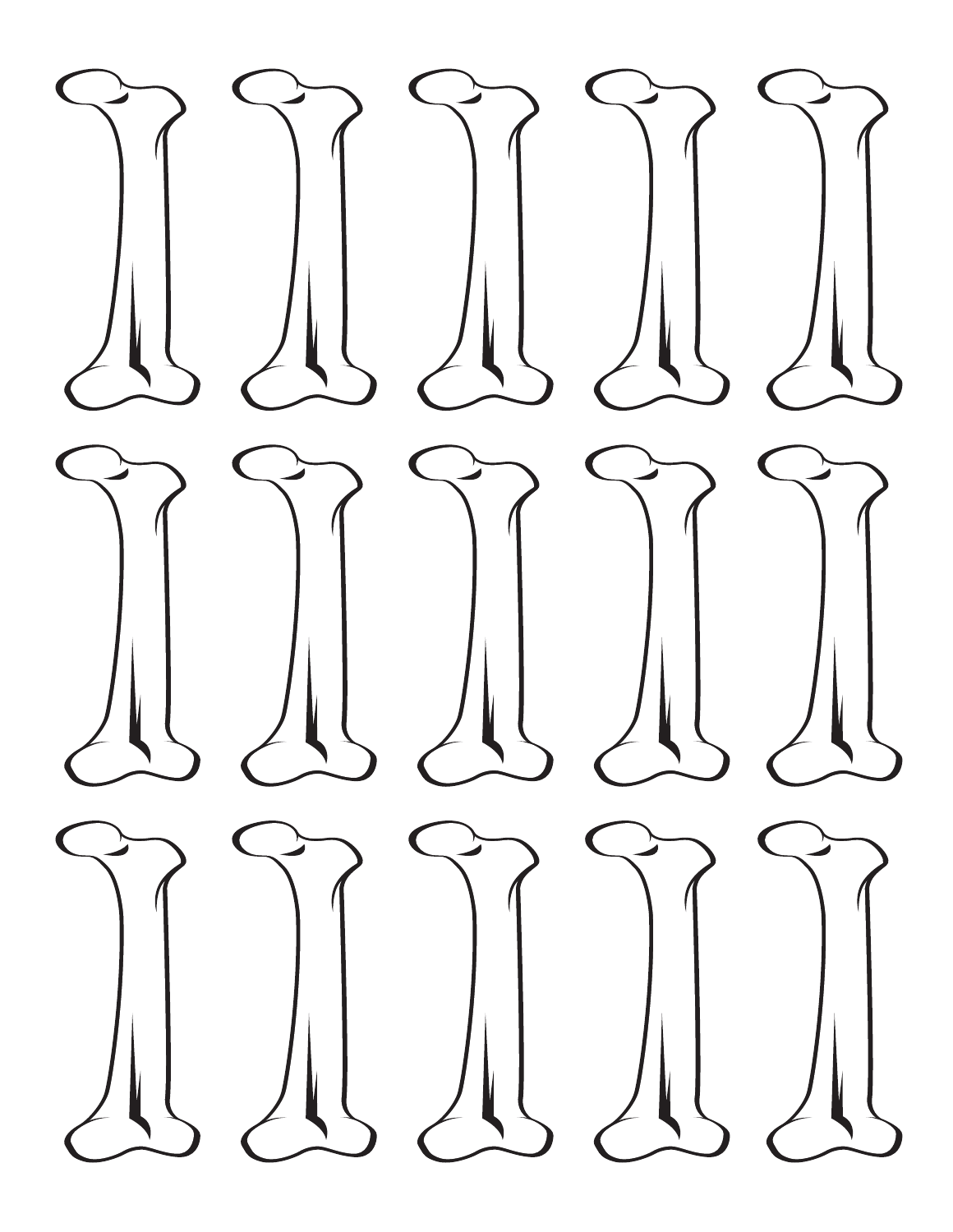## **Food 'N Fitness: The Kid Connection**

**1st-3rd Grade** 

 $\overline{\textbf{O}}$ 

## **Bone Builders!**

**Instructions:** Decode these bone building messages.

| S<br>B<br>$^{\textregistered}$<br>$A =$<br>$\equiv$<br>p<br>÷<br>$\equiv$<br>3<br>$\mathbf{K} =$<br>4<br>=<br>P =<br>7<br>8<br>=<br>$\mathbf{U} = \langle \rangle$<br>$\{\}$<br>$\equiv$ | C<br>$\mathbf{v}$<br>≡<br>Ξ<br>5<br>$=$<br>=<br>9<br>W<br>X.<br>11<br>$\overline{\phantom{a}}$<br>$=$<br>$\equiv$                                                      | $\bullet$<br>$\frac{0}{2}$<br>=<br>$\mathbf 2$<br>6<br>O<br>$\equiv$<br>10<br>66 99                                                                                                        |
|------------------------------------------------------------------------------------------------------------------------------------------------------------------------------------------|------------------------------------------------------------------------------------------------------------------------------------------------------------------------|--------------------------------------------------------------------------------------------------------------------------------------------------------------------------------------------|
| M<br>j.<br>k.<br>3<br>1<br>$\overline{4}$<br>T                                                                                                                                           | g<br>r.<br>$\mathsf O$<br>u<br>p<br>9<br>6<br>$\mathrel{<>}$<br>$\overline{7}$<br>$\boldsymbol{+}$                                                                     | f<br>d<br>$\mathsf O$<br>$\mathsf O$<br>${\mathsf S}$<br>$6\phantom{a}$<br>$\overline{?}$<br>6<br>$\star$                                                                                  |
| b<br>d<br>u<br>$\mathbf{I}$<br>$\frac{1}{2}$<br>$\overline{4}$<br>$\star$<br>$\mathrel{<>}$                                                                                              | t<br>$\mathsf{r}$<br>S<br>$\mathsf O$<br>n<br>10<br>$9$<br>$6\phantom{1}$<br>5<br>$\thicksim$                                                                          | g<br>b<br>$\mathsf O$<br>n<br>e<br>S<br>$\mathfrak{S}$<br>$6\phantom{a}$<br>5<br>$\bullet$<br>%<br>$+$<br>$\bullet$                                                                        |
| ${\bf e}$<br>X<br>e<br>r<br>${\bf C}$<br>%<br>11<br>%<br>9<br>$\land$<br>$\mathsf{f}$<br>$\mathsf O$<br>r<br>${\mathsf s}$<br>$\overline{9}$<br>$\overline{?}$<br>$6\phantom{1}$         | S<br>$\mathsf{e}$<br>e<br>%<br>%<br>1<br>$\tilde{\phantom{a}}$<br>t<br>$\mathsf O$<br>n<br>$\mathsf g$<br>r<br>10<br>$9$<br>$\,6\,$<br>$\sqrt{5}$<br>$\qquad \qquad +$ | $\mathsf{e}$<br>d<br>a<br>v<br>r<br>У<br>66.99<br>66.99<br>$9\,$<br>$\{\}$<br>$\%$<br>@<br>$\star$<br>b<br>$\mathsf O$<br>n<br>$\mathbf e$<br>${\sf s}$<br>$\mathcal{S}$<br>6<br>5<br>$\%$ |
| foods can you list?<br><b>rogul</b><br>Low-Fat milk<br><b>Fat-Free Milk</b>                                                                                                              | How many Bone Building<br><b>Green Leafy Vegetables</b><br>Smoothies made<br>with milk or yogurt<br>Pudding                                                            | <b>List Bone Building</b><br>physical activities<br>you like to do:<br>$\overline{\textbf{C}}$                                                                                             |
| Low-Fat Flavored Milk                                                                                                                                                                    | <b>Calcium Fortified Orange Juice</b>                                                                                                                                  |                                                                                                                                                                                            |
| <b>Fat-Free Flavored Milk</b>                                                                                                                                                            | <b>Calcium Fortified Soy Milk</b>                                                                                                                                      |                                                                                                                                                                                            |
| Yogurt                                                                                                                                                                                   | <b>Calcium Fortified Tofu</b>                                                                                                                                          |                                                                                                                                                                                            |
| Drinkable Yogurt                                                                                                                                                                         | <b>String Cheese</b>                                                                                                                                                   |                                                                                                                                                                                            |
| Low-Fat Cheese                                                                                                                                                                           |                                                                                                                                                                        |                                                                                                                                                                                            |

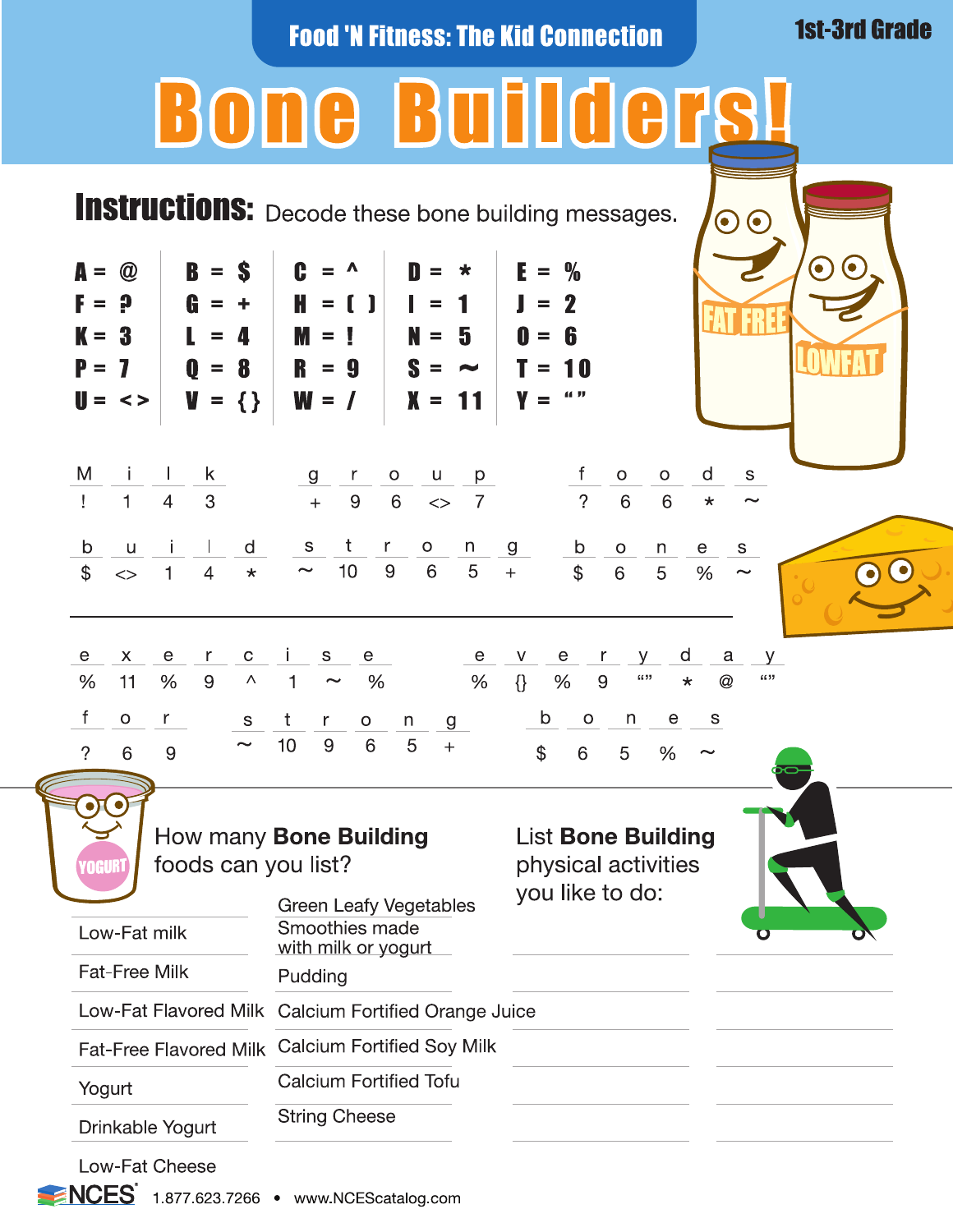### Food 'N Fitness: The Kid Connection

4th-6th Grade

## Bone Builders!

**Instructions:** Decode these bone building messages.

| <b>Instructions:</b> Decode these bone building messages.<br>$\odot$ $\odot$                                                         |                                                           |                                                                                                                      |                                                                     |                          |  |  |  |  |
|--------------------------------------------------------------------------------------------------------------------------------------|-----------------------------------------------------------|----------------------------------------------------------------------------------------------------------------------|---------------------------------------------------------------------|--------------------------|--|--|--|--|
| $A = \omega$<br>$B = $$<br>$F = ?$<br>$G = +$<br>$K = 3$<br>L.<br>$= 4$<br>$Q = 8$<br>$P = 7$<br>$U = \langle \rangle$<br>$V = \{\}$ | $C = \Delta$<br>$H = ()$<br>$M = I$<br>$R = 9$<br>$W = /$ | $E = %$<br>$D = \star$<br>$J = 2$<br>$I = 1$<br>$N = 5$<br>$0 = 6$<br>$S = \sim$<br>$T = 10$<br>$Y =$ ""<br>$X = 11$ |                                                                     | $\left( \bullet \right)$ |  |  |  |  |
| $$ \% 15 +$                                                                                                                          | @ ^ 10 1 {} %                                             | % {} % 9 "" * @ ""                                                                                                   | $0\%47$ ~                                                           |                          |  |  |  |  |
| 3 % % 7<br>\$65%                                                                                                                     | $\sim$ 10 9 6 5 +                                         |                                                                                                                      |                                                                     | $\odot$                  |  |  |  |  |
| ! 1 4 3<br>@ $5 *$                                                                                                                   | ! 1 4 3                                                   | $+ 9 6 < > 7$                                                                                                        | $? 6 6 * ~$                                                         | $+ 1 \ \}$ %             |  |  |  |  |
| $$6 * "$<br>$\int$ $\frac{u}{2}$                                                                                                     | \$65%                                                     |                                                                                                                      | $$ \leq 1$ 4 $*$ 1 5 + 5 < > 10 9 1 % 5 10 ~                        |                          |  |  |  |  |
| foods can you list?<br><b>TOGUI</b>                                                                                                  | How many Bone Building                                    |                                                                                                                      | <b>List Bone Building</b><br>physical activities<br>you like to do: |                          |  |  |  |  |
|                                                                                                                                      |                                                           |                                                                                                                      |                                                                     |                          |  |  |  |  |

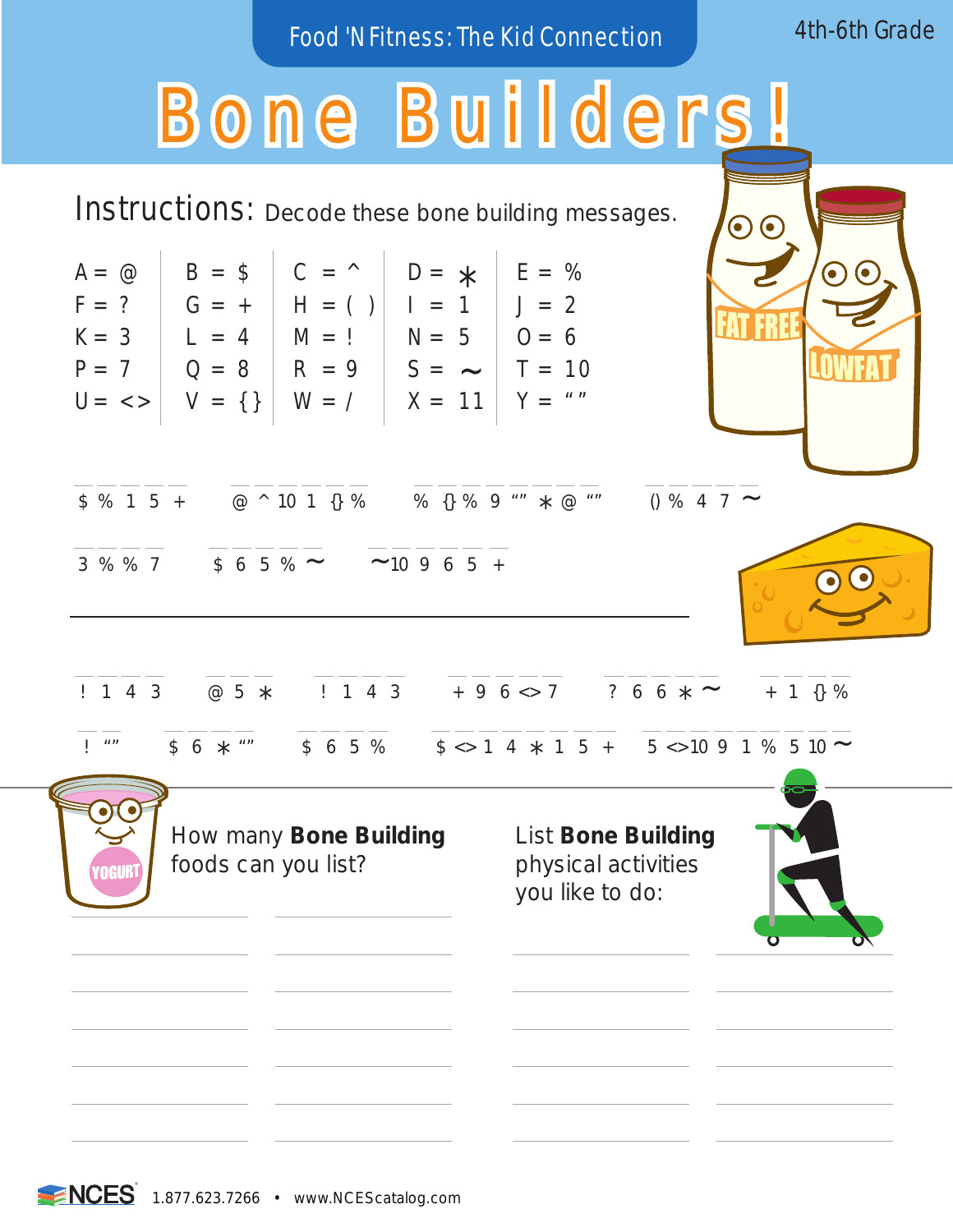### Food 'N Fitness: The Kid Connection

4th-6th Grade

# Bone Builders!

| <b>Instructions:</b> Decode these bone building messages.<br>$\odot$ $\odot$                                                     |                                                                                                                                |                                                                     |              |  |  |  |  |  |
|----------------------------------------------------------------------------------------------------------------------------------|--------------------------------------------------------------------------------------------------------------------------------|---------------------------------------------------------------------|--------------|--|--|--|--|--|
| $B = $$<br>$A = \omega$<br>$F = ?$<br>$G = +$<br>$K = 3$<br>$L = 4$<br>$P = 7$<br>$Q = 8$<br>$U = \langle \rangle$<br>$V = \{\}$ | $C = \lambda$<br>$D = \star$<br>$H = ()$<br>$I = 1$<br>$M = I$<br>$N = 5$<br>$S = \sim$<br>$R = 9$<br>$W = \angle$<br>$X = 11$ | $E = %$<br>$J = 2$<br>$0 = 6$<br>$T = 10$<br>$Y =$ ""               |              |  |  |  |  |  |
| keep bones strong<br>$3\%$ % 7 \$ 6 5 % ~ $\sim$ 10 9 6 5 +                                                                      | Being active everyday helps<br>$$ \% 15 + @ ^1101 {}$ & % } % 9 "" * @ "" () % 4 7 ~                                           | $\odot$ $\odot$                                                     |              |  |  |  |  |  |
| $! 1 4 3 2 5 *$<br>$$6 * "$<br>$\sim$ $\mu$ $\mu$                                                                                | <u>Milkand milk group foods give</u><br>my body bone building nutrients<br>$$65\%$ $$<-14 \times 15 + 5->1091\%510 \sim$       | $1 1 4 3 + 9 6 \Leftrightarrow 7$ ? 6 6 * ~                         | $+ 1 \ \}$ % |  |  |  |  |  |
| Low-Fat milk                                                                                                                     | How many Bone Building<br>foods can you list?<br><b>Green Leafy Vegetables</b><br>Smoothies made<br>with milk or yogurt        | <b>List Bone Building</b><br>physical activities<br>you like to do: |              |  |  |  |  |  |
| <b>Fat-Free Milk</b>                                                                                                             | Pudding                                                                                                                        |                                                                     |              |  |  |  |  |  |
| Low-Fat Flavored Milk                                                                                                            | <b>Calcium Fortified Orange Juice</b>                                                                                          |                                                                     |              |  |  |  |  |  |
| <b>Fat-Free Flavored Milk</b>                                                                                                    | <b>Calcium Fortified Soy Milk</b>                                                                                              |                                                                     |              |  |  |  |  |  |
| Yogurt                                                                                                                           | <b>Calcium Fortified Tofu</b>                                                                                                  |                                                                     |              |  |  |  |  |  |
| Drinkable Yogurt                                                                                                                 | <b>String Cheese</b>                                                                                                           |                                                                     |              |  |  |  |  |  |
| Low-Fat Cheese                                                                                                                   |                                                                                                                                |                                                                     |              |  |  |  |  |  |